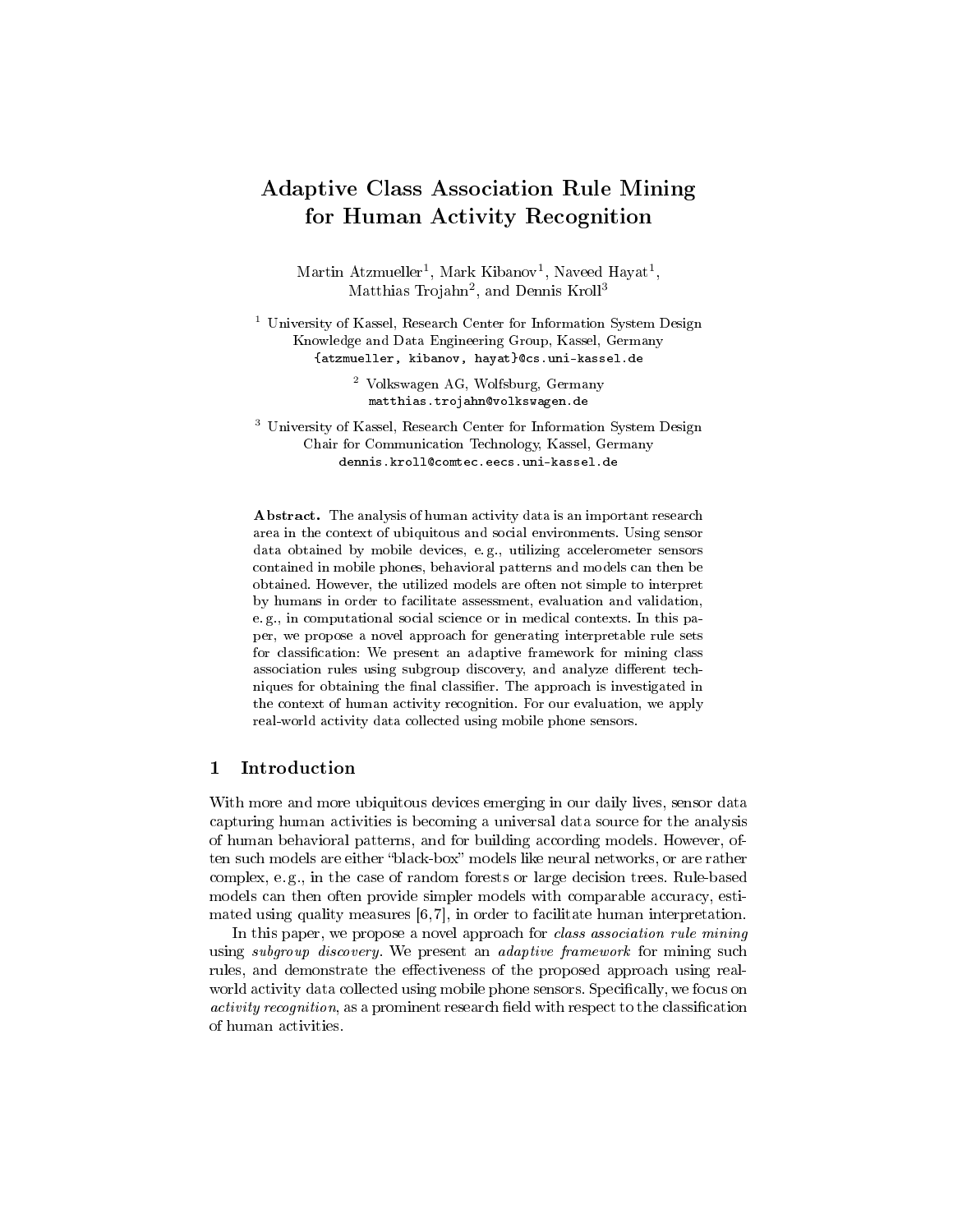Class association rules are special association rules with a fixed class attribute in the rule consequent. In order to mine such rules, we apply subgroup discovery  $[4,42]$  – an exploratory approach for discovering interesting subgroups defined by a *description*, e.g., a conjunction of attribute-value pairs (i.e., a typical rule body) with respect to a binary target concept. In the case of class association rules, the respective class can be defined as the target concept (i.e., the rule head). Then, subgroup discovery can be adapted as a rule generator for class association rule mining. As we will discuss below, there are further adaptations for mining the final rule set, which we integrate into a comprehensive framework for adaptive class association rule mining.

Our contribution can be summarized as follows:

- 1. We adapt subgroup discovery to class association rule mining, and embed it into an adaptive approach for obtaining a rule set that aims to target a simple rule base with an adequate level of predictive power, i. e., combining simplicity and accuracy.
- 2. For constructing the rule base, we utilize standard methods of rule selection and evaluation, and demonstrate the integration into our framework.
- 3. We provide an evaluation using real-world activity data obtained by mobile phone sensors, and demonstrate the effectiveness of our approach by a comparison with typical descriptive models, i. e., using Ripper as a rule-based baseline, and C4.5 as a decision tree classifier.

The rest of the paper is structured as follows: Section 2 discusses related work. Then, Section 3 introduces the necessary background. After that, Section 4 introduces the adaptive framework for class association rule mining. In Section 5 we describe the applied dataset. Next, Section 6 presents the results of our experiments and discusses them in detail. Finally, Section 7 concludes with a summary and provides interesting options for future work.

# 2 Related Work

Below, we discuss related work concerning general approaches for the classification of sensor data, subgroup discovery and associative classification.

### 2.1 Classification and Sensor Data

Classification of activities based on sensor data is a prominent research area. Several authors investigated the topic using wearable sensors, e. g., as also integrated into mobile phones. These sensors can be attached to parts of the body like arms, legs or the hip. The first works in this regard were already done at the end of the 1990s [30]. In the research of Foerster et. al. [23] 24 participants wore sensors on sternum, wrist, thigh and the lower leg. Nine activities were then replicated. Also, Bao and Intille [16] asked 20 subjects to perform some everyday activities while wearing five biaxial accelerometers on different parts of the body.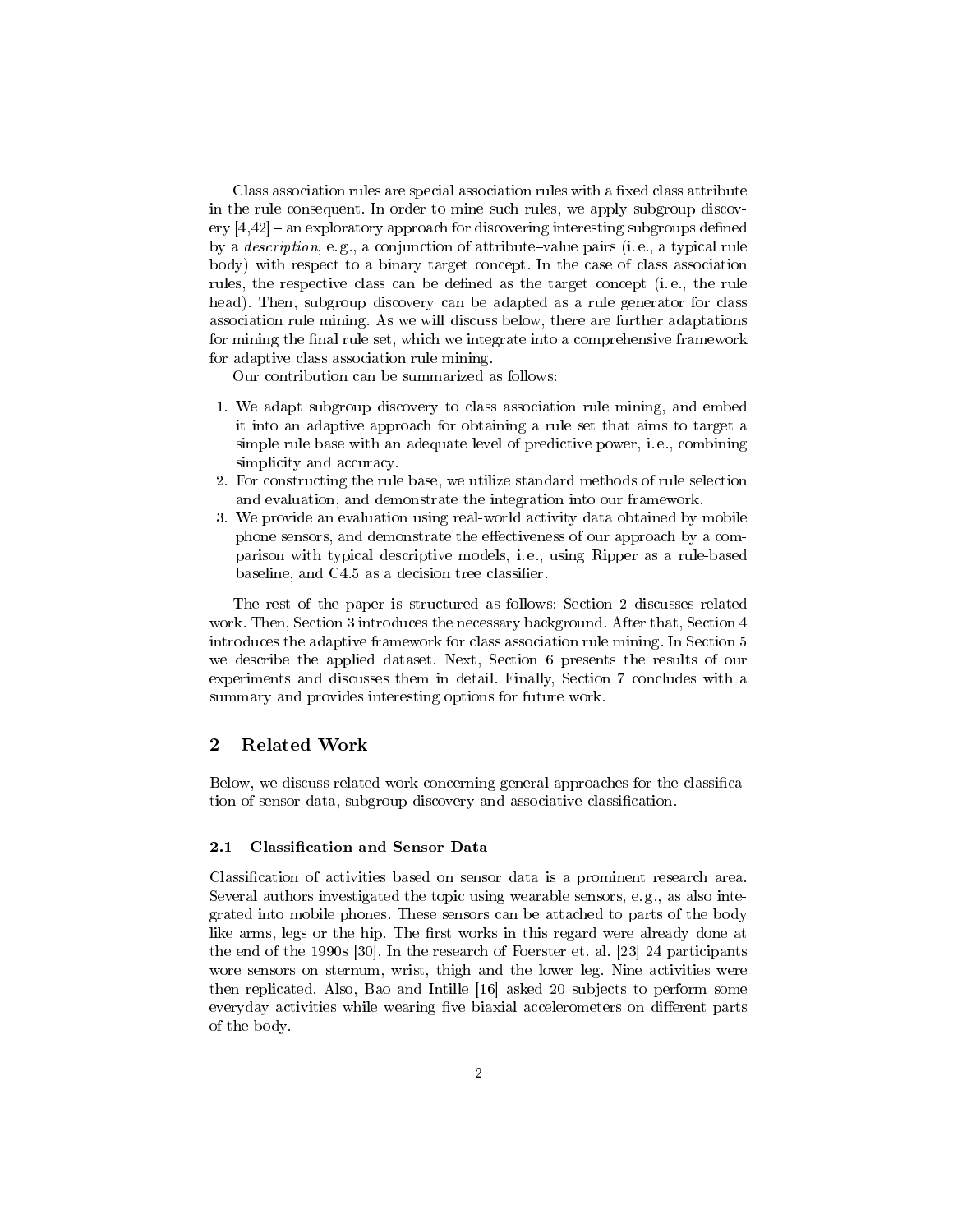Fabian et al. [21] developed a real-time mobile system to recognize six different activities in both standing and sitting positions. Therefore three motion band devices were attached to the wrist, hip and the dominant ankle of the participants. These devices contained an accelerometer, a magnetometer and a gyroscope. While the training was done offline on a Desktop  $PC$ , the following recognition process was done in real time with a smartphone collecting the sensor data from the attached motion bands.

In this paper, we consider the field of wearable sensors, specifically on those embedded in mobile phones, focusing on the accelerometer: Kwapisz et al. [29], for example, collected and labeled data from 29 users and tried to classify six basic activities (like standing or walking). Reddy et al. [39] considered the problem of usage of mobile phones to determine transportation mode (such as walking, biking, or in motorized transport) and used additionally GSM receiver of the device. Berthold et al.  $[17]$  presented ActiServ — an architecture which creates an evolving activity classification system using feedback from the user community. Yang [43] proposed a physical activity diary based on automatic sensor data classification to use in mobile healthcare and further applications (currently such applications emerge, e.g., Apple ResearchKit<sup>4</sup>).

In contrast to most of the presented works, we concentrate on some special activities, some of which assume active interaction with mobile phones. We also define a group of disrupt activities  $-$  activities which are similar to a usual  $\alpha$  activity  $\alpha$  to examine if the presented classifier may recognize small differences in activities. Furthermore, we consider up to 8 sensors for improving activity recognition. In contrast, related work discussed above only uses accelerometer or in a few cases a limited number of two or three sensors.

### 2.2 Subgroup Discovery

Subgroup discovery  $[2,4,15,27,42]$  has been established as a general and broadly applicable technique for descriptive and exploratory data mining: It aims at identifying descriptions of subsets of a dataset that show an interesting behavior with respect to certain interestingness criteria, formalized by a quality function, e. g.,  $[4, 25, 27]$ .

Overall, subgroup discovery and analytics are important tools for descriptive data mining: They can be applied, for example, for obtaining an overview on the relations in the data, for automatic hypotheses generation, and for data exploration. Prominent application examples include knowledge discovery in medical, technical, and social domains, e.g., [3, 10, 14, 15, 24, 31, 37]. Subgroup discovery is especially suited for identifying local patterns in the data, that is, nuggets that hold for specific subsets: It can uncover hidden relations captured in small subgroups, for which variables are only signicantly correlated in these subgroups. Typically, the discovered patterns are especially easy to interpret by the users and domain experts, cf. [11, 24, 25].

<sup>4</sup> http://researchkit.org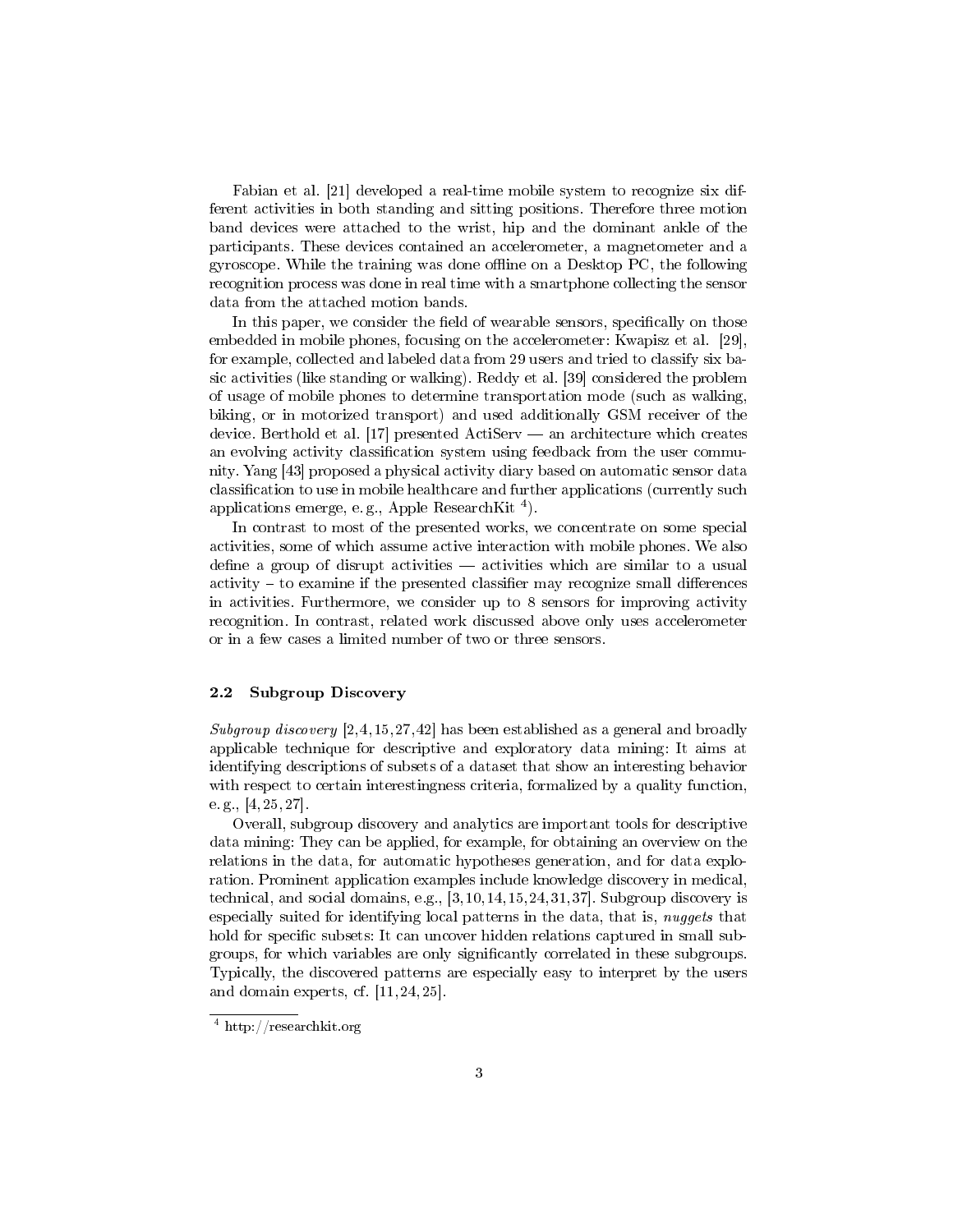Standard subgroup discovery approaches commonly focus on a single target concept as the property of interest  $[25, 27, 31]$ , while the quality function framework also enables *multi-target concepts*, e.g., [12,28]. Furthermore, more complex target properties [20, 32] can be formalized as exceptional models, cf. [32]. In the case of a binary target variable, the share in a subgroup can be compared to the share in the dataset in order to detect deviations in (large) subgroups. This is also the approach considered in this paper, where we focus on a specific class (a set of classes, respectively) as the target concept(s). In addition to basic subgroup discovery which aims at providing the obtained subgroups in exploratory and descriptive fashion, we embed subgroup discovery as the basis of our rule generation approach. We apply an adaptive method that aims to generate rules with increasing complexity (and accuracy) based on a performance estimate of the current subgroup set. In addition, we apply a rule selection strategy in order to obtain the final set of class association rules for classification.

### 2.3 Associative Classification

Associative classification approaches integrate association rule mining and classification strategies. Thabtah  $[41]$  provides a survey on the field. This includes the first approach by Liu et al.  $[35]$  for class association rule mining, which includes association rule mining and subsequent rule selection in the CBA algorithm. It applies a covering strategy, selecting rules one by one, minimizing the total error. Alternative approaches include the CMAR algorithm by Li et al. [34] which also applies covering, but allows for multiple rules to cover an instance. The CPAR algorithm by Yin and Han [44] integrates rule mining and selection, and achieves comparable accuracy compared to CBA and CMAR. In addition to the rule mining and selection techniques, there are several strategies for the final decision of how to combine the rules for the classification ("voting" of the matching rules), e. g., [40].

Compared to the approaches discussed above, our proposed approach applies subgroup discovery for class association rule mining, which allows for suitable selection of a (complex) quality function for mining the rules, in constrast to the (simple) confidence/support-based approaches applied by association rule mining approaches. Then, for example, significance criteria can be simply embedded. Furthermore, the presented approach applies an adaptive strategy for balancing rule complexity (size) with predictive accuracy by applying a ruleset assessment function, in addition to the rule selection function. However, our framework is general in that respect, that we do not enforce a specific strategy. Instead, this decision can be configured by the specific implementation of the framework. In our implementation throughout this paper, for example, we follow the rule selection strategy of CBA; the ruleset assessment is done by a median-based ranking of the according condences of the rules, i. e., estimated by the respective shares of the class contained in the subgroups covered by the respective rules. We will describe these concepts below in more detail.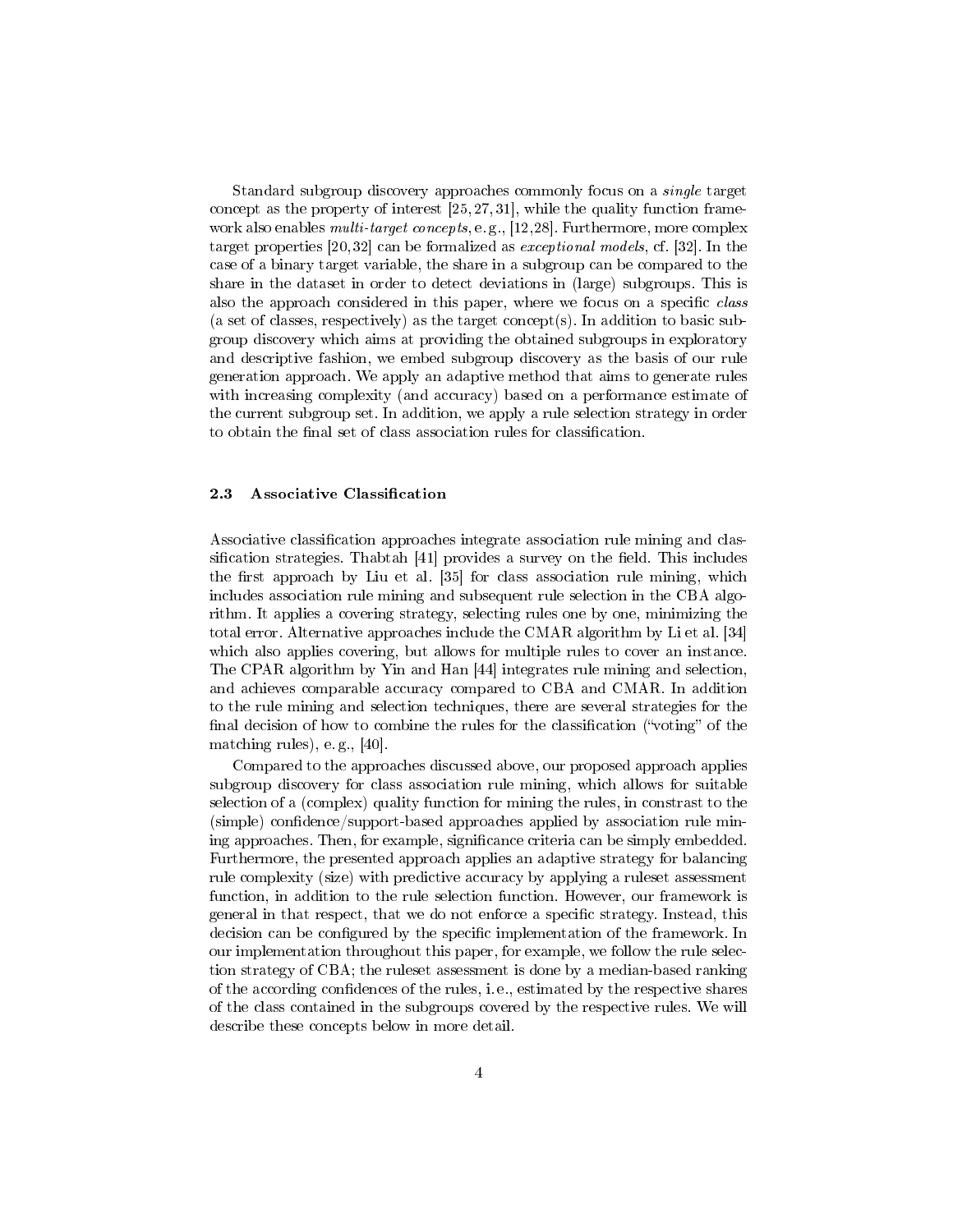### 3 Background

Below, we first introduce some basic notation. After that, we summarize basics on subgroup discovery, before we sketch how to mine class association rules using subgroup discovery.

### 3.1 Basic Notation

Formally, a *database*  $DB = (I, A)$  is given by a set of individuals I and a set of attributes A. A *selector* or *basic pattern sel<sub>ai=vj</sub>* is a Boolean function  $I \rightarrow \{0,1\}$ that is true if the value of attribute  $a_i \in A$  is equal to  $v_j$  for the respective individual. The set of all basic patterns is denoted by S.

For a numeric attribute  $a_{num}$  selectors  $sel_{a_{num} \in [min_j; max_j]}$  can be defined analogously for each interval  $(min_j; max_j]$  in the domain of  $a_{num}$ . The Boolean function is then set to true if the value of the respective attribute  $a_{num}$  is within the respective interval.

### 3.2 Patterns and Subgroups

Basic elements used in subgroup discovery are patterns and subgroups. Intuitively, a pattern describes a subgroup, i. e., the subgroup consists of instances that are covered by the respective pattern. It is easy to see, that a pattern describes a fixed set of instances (subgroup), while a subgroup can also be described by different patterns, if there are different options for covering the subgroup' instances. In the following, we define these concepts more formally.

**Definition 1.** A subgroup description or (complex) pattern sd is given by a set of basic patterns  $sd = \{sel_1, \ldots, sel_l\}$ , where  $sel_i \in S$ , which is interpreted as a conjunction, i.e.,  $sd(I) = sel_1 \wedge \ldots \wedge sel_l$ , with length(sd) = l.

Without loss of generality, we focus on a conjunctive pattern language using nominal attribute–value pairs as defined above in this paper; internal disjunctions can also be generated by appropriate attribute-value construction methods, if necessary.

**Definition 2.** A subgroup (extension)

$$
sg_{sd}:=ext(sd):=\{i\in I|sd(i)=true\}
$$

is the set of all individuals which are covered by the pattern sd.

As search space for subgroup discovery the set of all possible patterns  $2^S$ is used, that is, all combinations of the basic patterns contained in  $S$ . Then, appropriate efficient algorithms, e.g.,  $[8, 13, 33]$  can be applied.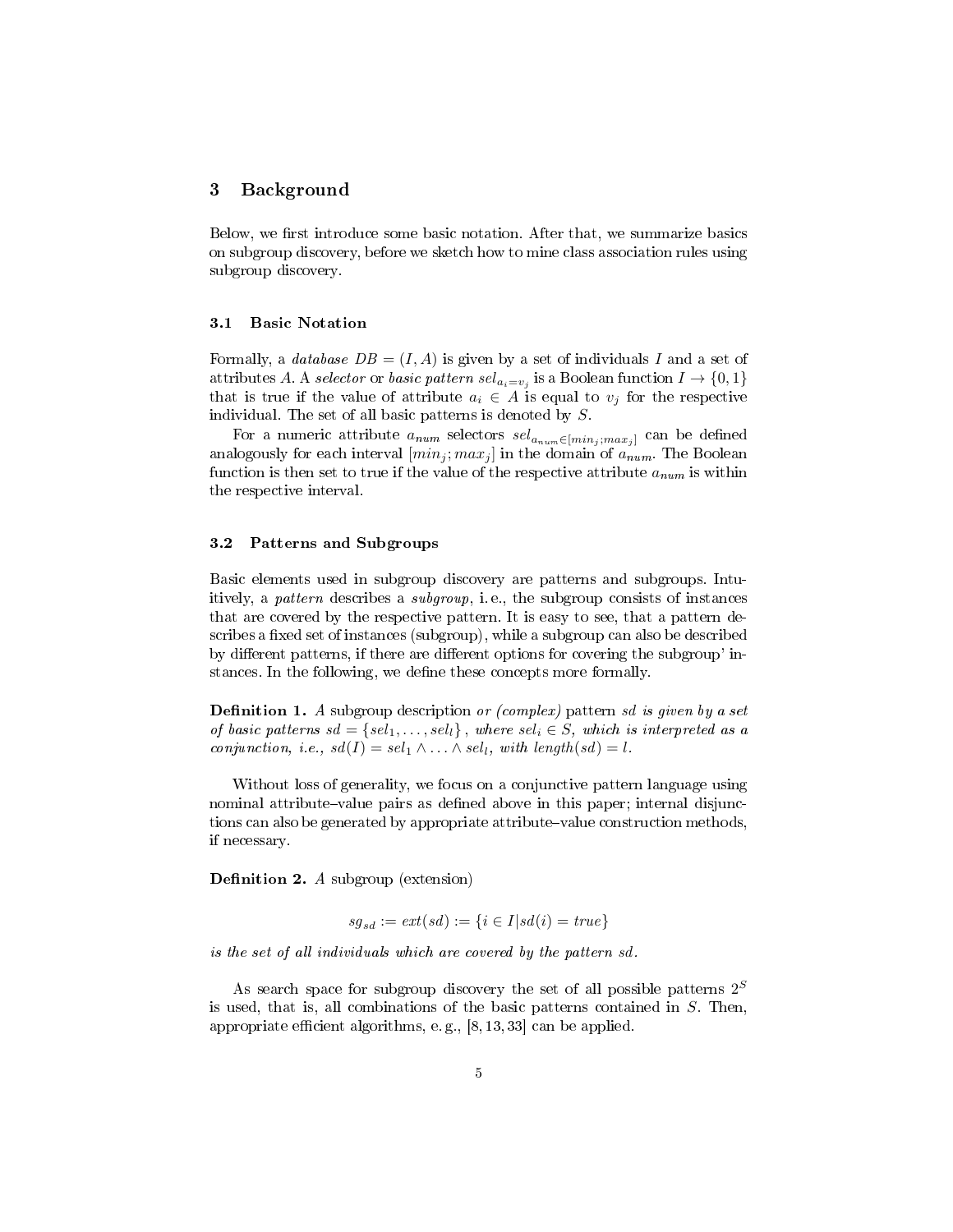#### 3.3 Interestingness of a Pattern

The interestingness of a pattern is determined by a quality function, which is selected according to the analysis task.

**Definition 3.** A quality function  $q: 2^S \rightarrow \mathbb{R}$  maps every pattern in the search space to a real number that reflects the interestingness of a pattern (or the extension of the pattern, respectively).

While a large number of quality functions has been proposed in literature, many quality functions for a single target concept, e. g., in the binary or numerical case, trade-off the size  $n = |ext(sd)|$  of a subgroup and the deviation  $t_{sd} - t_0$ , where  $t_{sd}$  is the average value of a given target concept in the subgroup identified by the pattern sd and  $t_0$  the average value of the target concept in the general population. In the binary case, the averages relate to the share of the target concept. Thus, typical quality functions are of the form

$$
q_a(sd) = n^a \cdot (t_{sd} - t_0), \ a \in [0; 1]. \tag{1}
$$

For binary target concepts, this includes, for example, the weighted relative accuracy for the size parameter  $a = 1$  or a simplified binomial function, for  $a = 0.5$ . An extension to a target concept defined by a set of variables can be defined similarly, by extending common statistical tests.

While a quality function provides a *ranking* of the discovered subgroup patterns, often also a statistical assessment of the patterns is useful in data exploration. Quality functions that directly apply a statistical test, for example, the Chi-Square quality function, e.g., [4] provide a  $p$ -Value for simple interpretation. However, the Chi-Square quality function estimates deviations in two directions. An alternative, which can also be directly mapped to a  $p$ -Value is given by the adjusted residual quality function  $q_r$ , since the values of  $q_r$  follow a large standard normal distribution, cf. [1]:

$$
q_r = n(p - p_0) \cdot \frac{1}{\sqrt{np_0(1 - p_0)(1 - \frac{n}{N})}}
$$
(2)

The result of top-k subgroup discovery is the set of the k patterns  $sd_1, \ldots, sd_k$ , where  $sd_i \in 2^S$  with the highest interestingness according to the applied quality function. A subgroup discovery task can now be specified by a 5-tuple:

$$
(DB, c, S, q, k).
$$

We focus on the case of a binary target concept  $c: I \to \mathbb{R}$  specifying the property of interest: In the context of class assocation rule mining, it maps each instance in the dataset to a target value c corresponding to the respective class of the instance. The search space  $2^S$  is defined by set of basic patterns S.

Furthermore, we consider additional constraints with respect to the complexity of the patterns. We can restrict the length  $l$  of these descriptions to a certain maximal value, e.g., with length  $l = 1$  we only consider subgroup descriptions containing one selector, with length  $l = 2$  we consider a conjunction of two selectors etc. Then, the complexity of the discovered patterns can also be adaptively adjusted as described in Section 4.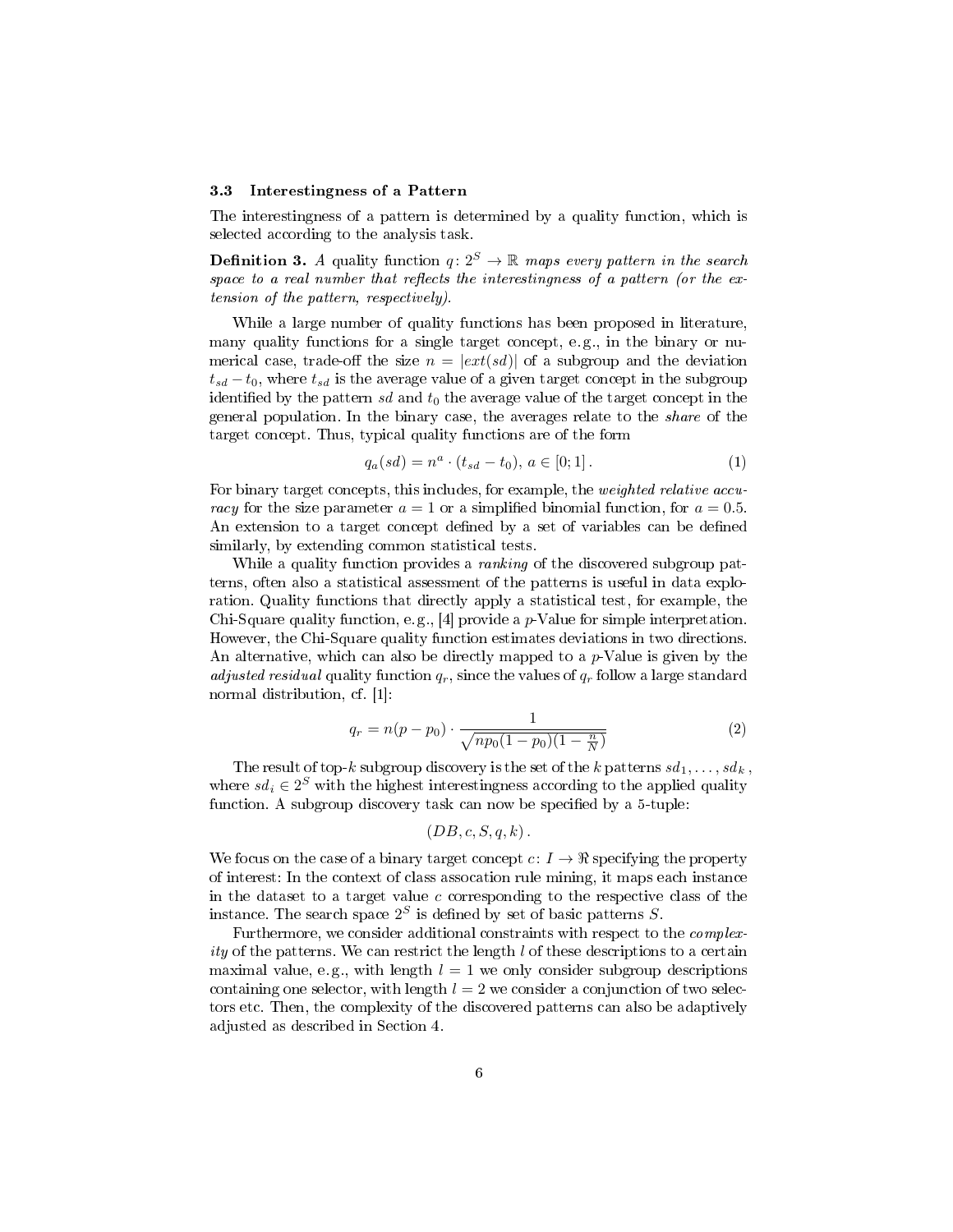#### 3.4 Subgroup Discovery for Mining Class Association Rules

For mining class association rules, we apply subgroup discovery, such that for every class  $c \in S$ , we create an according target concept c. Then, we discover a set of the top-k patterns  $CAR_c = \{sd_1^c, sd_2^c, \ldots, sd_k^c\}$  for each target concept. It is easy to see, that a subgroup pattern directly corresponds to a class association rule - the head of the rule is given by the target concept, while the body of the rule is given by the specific subgroup description. Then, these rules can be applied for building the classifier. For that, a specific *rule selection* strategy needs to be applied, after the total set of class association rules has been determined. It usually aims at selecting the subset with the best predictive power, e. g., using one of the algorithms discussed above in Section 2.

When applying the model, different *rule combination* strategies can be used. e. g., taking the best rule, or aggregating the votes of the individual matching rules, cf. [40]. Basically, for each rule r that matches an instance  $i \in I$  that we want to classify, we can combine the different classifications of the individual  $r_i$ in order to combine the final classification. The *best rule* strategy just selects the rule with the highest confidence (and its respective classification). In addition, we can apply voting methods for obtaining the final classification, cf.  $[40]$ , i.e., for combining individual predictions as votes for the individual classification. Essentially, for classifying an individual (instance)  $i \in I$ , this works as follows:

$$
class(i) = \arg\max_{c_i \in C} \sum_{r \in R_i} weight(r), \qquad (3)
$$

where  $R_i$  is the subset of rules matching instance  $i \in I$  of class  $c_i$ , and  $C \subseteq S$ denotes the set of available classes in our dataset.

The weight of a rule  $weight(r)$  depends on the chosen weighting method. Following [40], we applied the *unweighted* strategy, where  $weight_U(r) = 1$  for all rules r, and the laplacian weight strategy  $weight_L(r) = Laplace(r)$ , where the laplacian weight is determined according to the Laplace correction [18] to the estimated class probabilities of the applied dataset:

$$
Laplace(r) = \frac{p_i^r + 1}{\sum_{c_j \in C} p_j^r + |C|},\tag{4}
$$

where  $p_j^r$  (and  $p_i^r$ ) are the numbers of covered examples by rule  $r$  that belong to the respective classes  $c_i$  (and  $c_i$  of the rule, respectively).

# 4 An Adaptive Framework for Class Association Rule Mining

In this section, we provide an overview on the proposed approach presenting our novel framework Carma, an Adaptive Framework for Class Association Rule Mining, and provide examples of its instantiation in Section 6. For our adaptive framework, we distinguish two phases: The *learning phase* that constructs the model, and the *classification phase* that applies the model.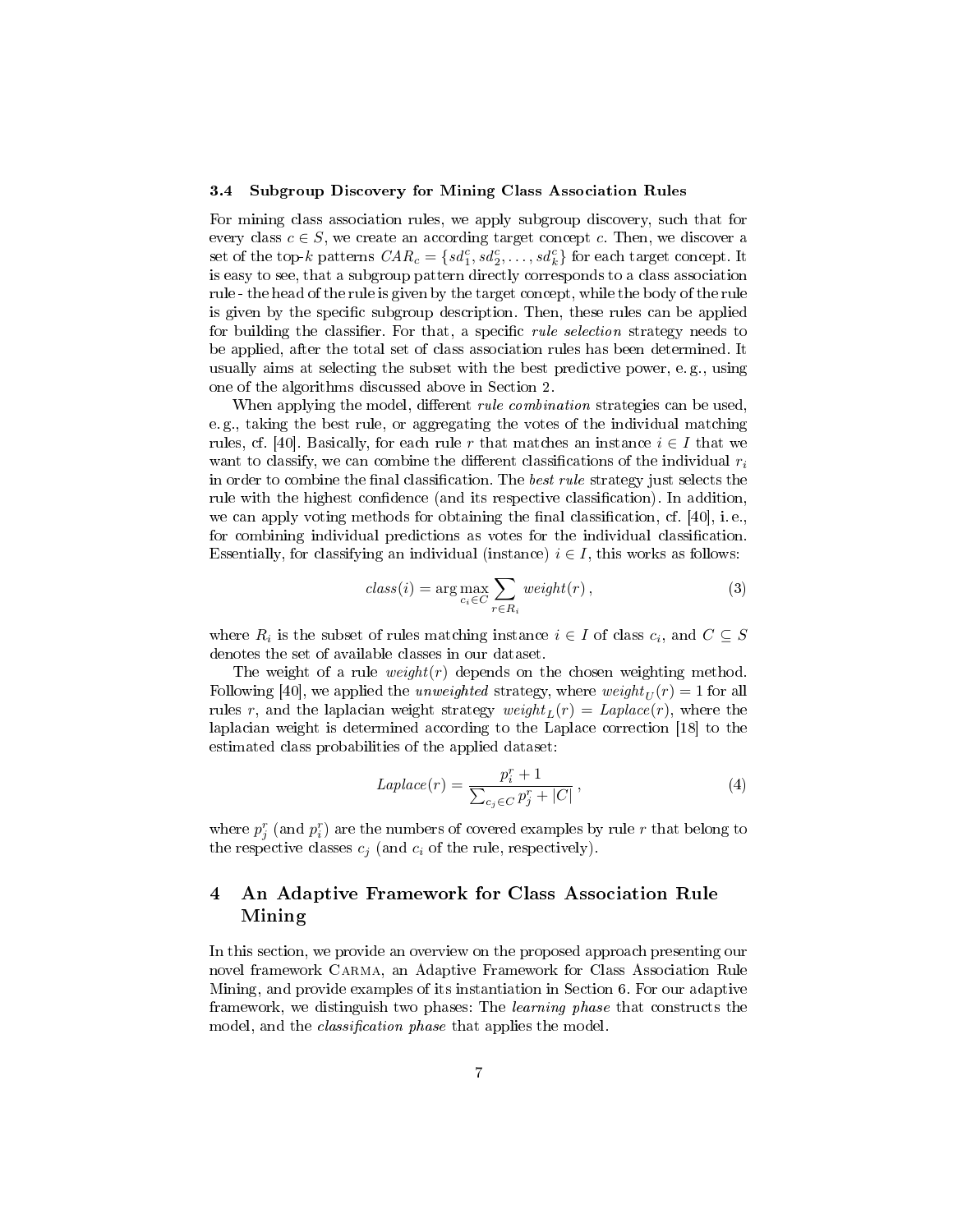Learning: Model Construction For the construction of the model, we apply the steps described in Algorithm 1. Basically, Carma starts with discovering class association rules for each class c contained in the dataset. Using subgroup discovery (line 5, calling procedure SubgroupDiscovery that needs to be instantiated with an appropriate subgroup discovery algorithm), we collect a set of class association rules for the specific class, considering a maximal length of the concerned patterns. After that, we apply a boolean ruleset assessment function  $a$  (line 6) in order to check, if the quality of the ruleset is good enough. If the outcome of this test is positive, we continue with the next class (line 10). Otherwise, we increase the maximal *length* of a rule (up to a certain user-definable threshold  $\mathcal{T}$ , line 12). After the final set of all class association rules for all classes has been determined, we apply the *rule selection function*  $r$  (line 14) in order to obtain a set of class association rules that optimizes predictive power on the trainingset. That is, the rule selection function aims to estimate classification error and should select the rules according to coverage and accuracy of the rules on the trainingset.

# Algorithm 1 CARMA

| <b>Require:</b> Set of classes C, k specifying the number of top-k patterns, maxlength $\mathcal{T}$ |
|------------------------------------------------------------------------------------------------------|
| denoting the maximal possible length of a subgroup pattern, quality function $q$ ,                   |
| rules assessment function $a$ , rule selection function $r$ .                                        |
| 1. Patterns $P = \emptyset$                                                                          |
| 2. for all $c \in C$ do                                                                              |
| Current length threshold length $= 1$                                                                |
| while true do                                                                                        |
| Obtain candidate patterns CP by $CP = SubgroupDiscovery(DB, c, S, q, k, T)$                          |
| if Current candidate patterns are good enough, i.e., $a(CP) = true$ then                             |
| $P = P \cup CP$                                                                                      |
| break                                                                                                |
| else if $length > T$ then                                                                            |
| break                                                                                                |
| else                                                                                                 |
| $length = length + 1$                                                                                |
| 13. Add a default pattern (rule) for the most frequent class to $P$                                  |
| 14: Apply rule selection function: $P = r(P)$                                                        |
| 15: return $P$ {Model, consisting of the result set of rules}                                        |
|                                                                                                      |

Classification For the classification phase, we apply all the rules contained in the model P. For aggregating the predictions of the (matching) rules for an individual (instance)  $i \in I$ , and for obtaining the final classification, we apply a specific *rule combination* strategy, see Section 3 for examples.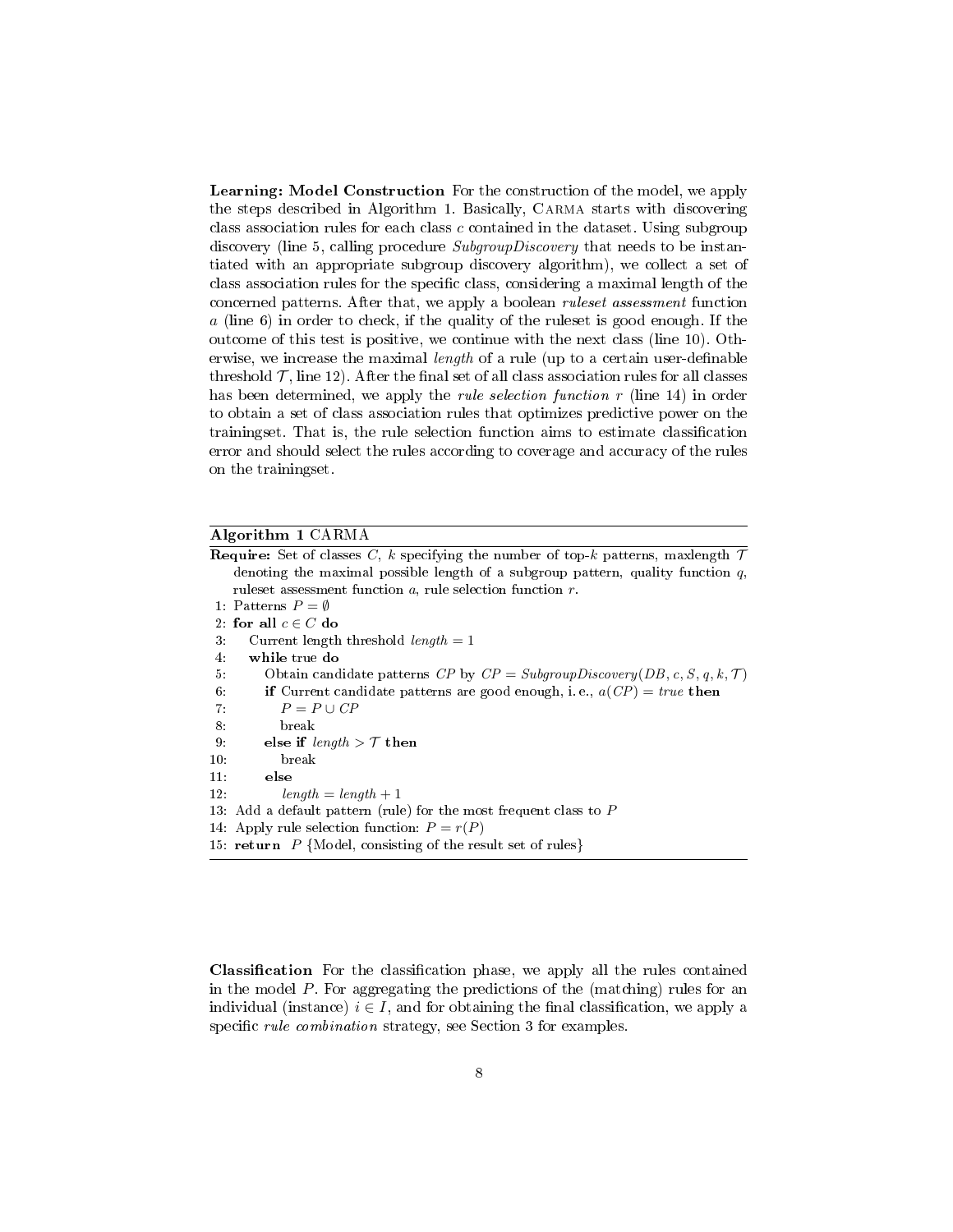# 5 Dataset

We collected a dataset containing a diverse set of activities (classes) split into two categories: (1) Activities which demand the direct usage of the device , e.g., holding the device close to the ear, or putting the device in a specific place, and (2) typical walking activities, e. g., walking slowly or normally. We defined five scenarios that consist of sets of different activities. While doing these activities the person used a smartphone with a running application. This application recorded the sensor data. The persons used the smartphone actively (e. g., putting device in the pocket) or passively (e. g., while walking). Another smartphone was used to record the exact start and finish time of each activity. 39 test persons of different sex and age repeated each scenario six times. The resulting dataset consists of a total of 3077 valid single activities. Table 1 shows an overview on the dataset, specific activities and class distributions in detail.

|  | <b>Table 1.</b> Activity dataset – Overview: Description of the individual activities (classes), |  |  |  |
|--|--------------------------------------------------------------------------------------------------|--|--|--|
|  | body position, device context, number of instances (samples) for each activity/class.            |  |  |  |

|                | ID Description                                  | Body                     |                | Device No. of |
|----------------|-------------------------------------------------|--------------------------|----------------|---------------|
|                | Activity/Class                                  | Position                 | Usage          | Samples       |
| 1              | Put device in right trousers pocket             | Sit                      | Yes            | 54            |
| $\overline{2}$ | Put device in right trousers pocket             | $\operatorname{Stand}$   | Yes            | 290           |
| 3              | Put device in shirt pocket                      | Sit                      | Yes            | 54            |
| $\overline{4}$ | Put device in shirt pocket                      | Stand                    | Yes            | 162           |
| $\mathbf 5$    | Take device from right trousers pocket          | Sit                      | Yes            | 54            |
| 6              | Take device from right trousers pocket          | Stand                    | Yes            | 290           |
| $\overline{7}$ | Take device from shirt pocket                   | Sit                      | Yes            | 54            |
| 8              | Take device from shirt pocket                   | Stand                    | Yes            | 162           |
| 9              | Put device on the table                         | Sit                      | Yes            | 55            |
| 10             | Put device on the table                         | Stand                    | Yes            | 272           |
| 11             | Take device from the table                      | Sit                      | Yes            | 55            |
| 12             | Take device from the table                      | Stand                    | Yes            | 272           |
| 13             | Give device to another person                   | Sit                      | Yes            | 109           |
| 14             | Give device to another person                   | Stand                    | Yes            | 163           |
| 15             | Take device from another person                 | Sit                      | Yes            | 55            |
| 16             | Take device from another person                 | Stand                    | Yes            | 217           |
| 17             | Hold device near the ear                        | Stand                    | Yes            | 217           |
| 18             | Take device away from the ear                   | Stand                    | Yes            | 54            |
| 19             | Walk slowly (device in hand)                    |                          | N <sub>o</sub> | 54            |
| 20             | Walk slowly (device near ear)                   |                          | No             | 54            |
| 21             | Walk normally (device in shirt pocket)          |                          | No             | 54            |
| 22             | Walk normally (device in hand)                  |                          | No             | 54            |
| 23             | Walk normally (device near ear)                 |                          | No             | 55            |
| 24             | Walk normally (device in right trousers pocket) | $\overline{\phantom{0}}$ | No             | $55\,$        |
| 25             | Walk fast (device in hand)                      |                          | N <sub>o</sub> | 54            |
| 26             | Walk fast (device near ear)                     |                          | No             | 54            |
| 27             | Walk fast (device in right trousers pocket)     |                          | No             | 54            |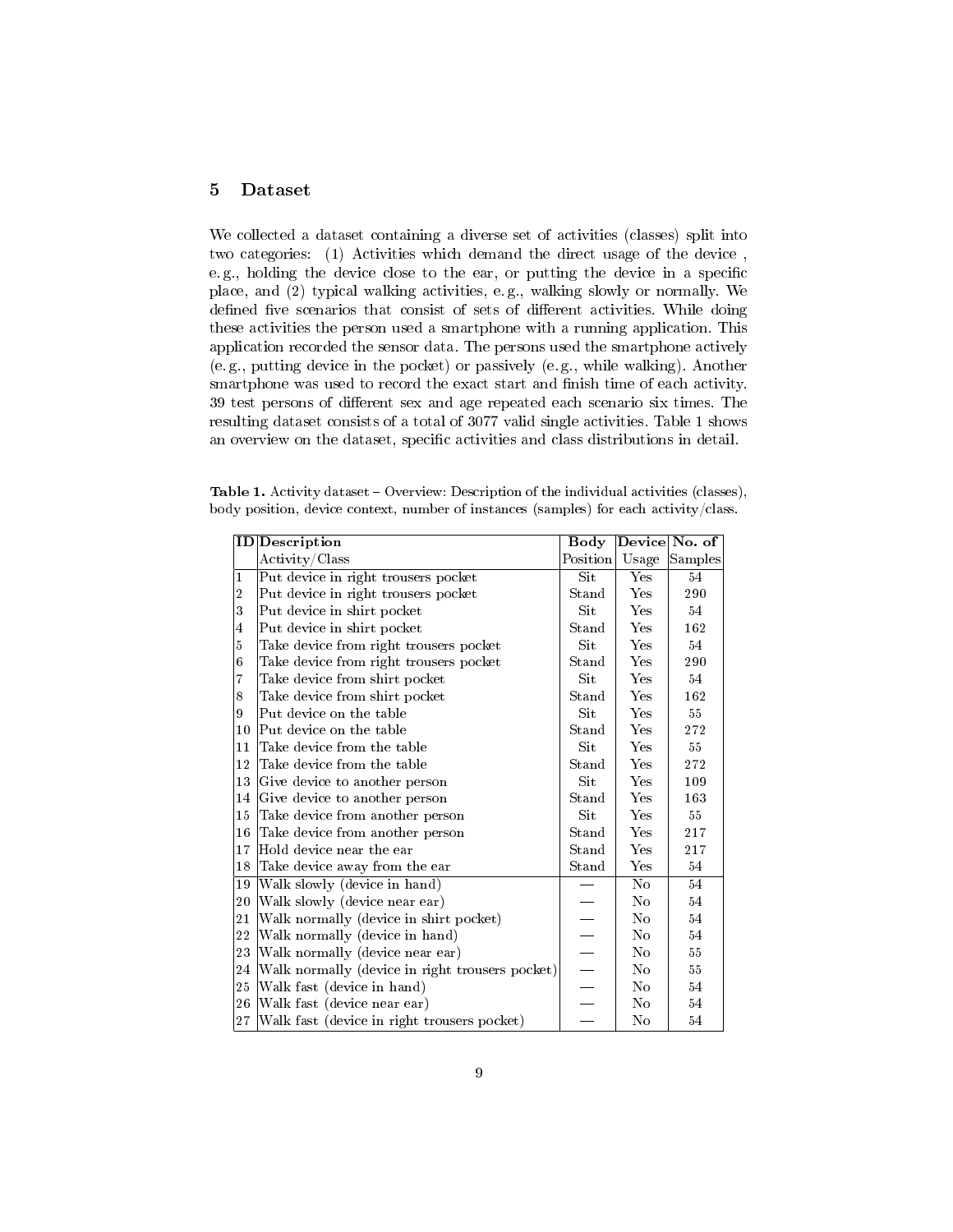Table 2. Overview on the features generated using the collected sensor data.

| Feature                           | Sensor                                  |
|-----------------------------------|-----------------------------------------|
| Average/Minimum/Maximum Value All |                                         |
| Standard Deviation                | All                                     |
| Zero-Crossings                    | All Without Light and Proximity Sensors |
| 75th Percentile                   | All Without Light and Proximity Sensors |

Overall, we recorded data from eight different sensors, installed on Samsung Galaxy Nexus Device, particularly: (1) Accelerometer, (2) Magnetometer, (3) Gyroscope, (4) Light sensor, (5) Proximity sensor, (6) Rotation vector, (7) Gravity sensor, and (8) Linear acceleration. Using these, we created a set of features applying window-based techniques. A fixed window size of 1 second was used. This size was already proven to be efficient for walking activities [26]. We created 6 features per window and per sensor as described in Table 2. Zerocrossings describes the number of changes from positive to negative and negative to positive values, respectively. The 75th percentile represents the lowest value that is greater than or equal to 75% of the values. Other features were the calculated mean, min/max and standard deviation for the given window. The features were extracted for every axis of every sensor. The only exception were light and proximity sensors. Zero-crossings and the 75th percentile were not calculated for these sensors because of the nature of their returning values. Thus 4 features were obtained for both the light and proximity sensor and 18 for each of the others, resulting in a total set of 116 features. In order to use the features for class association rule mining, we employed the discretization technique by Fayad & Irani [22] for deriving according selectors.

# 6 Evaluation

Below, we compare an instantiation of the proposed Carma framework against two baselines: The Ripper algorithm [19] as a rule-based learner, and the C4.5 algorithm [38] for learning decision trees. For the subgroup discovery step in the Carma framework, we apply the BSD algorithm [33] using the implementation provided by the VIKAMINE system [9]. Further details are described below when we discuss the experimental setup and results.

As the basic evaluation measures, we consider (multi-class) model accuracy and *model complexity* with respect to activity recognition on the 116 features and 27 classes (shown in Table 1), cf. Section 5. Accuracy is defined as a portion of samples that were classified correctly. Furthermore, complexity relates to the size of a model using two parameters: the total number of rules contained in a rule-based model (also corresponding to the number of leaves in a decision tree), and its average complexity (i. e., for a decision tree the average length of path from a root to a leaf of a tree). All experiments were performed in a standard 10-fold cross-validation setting.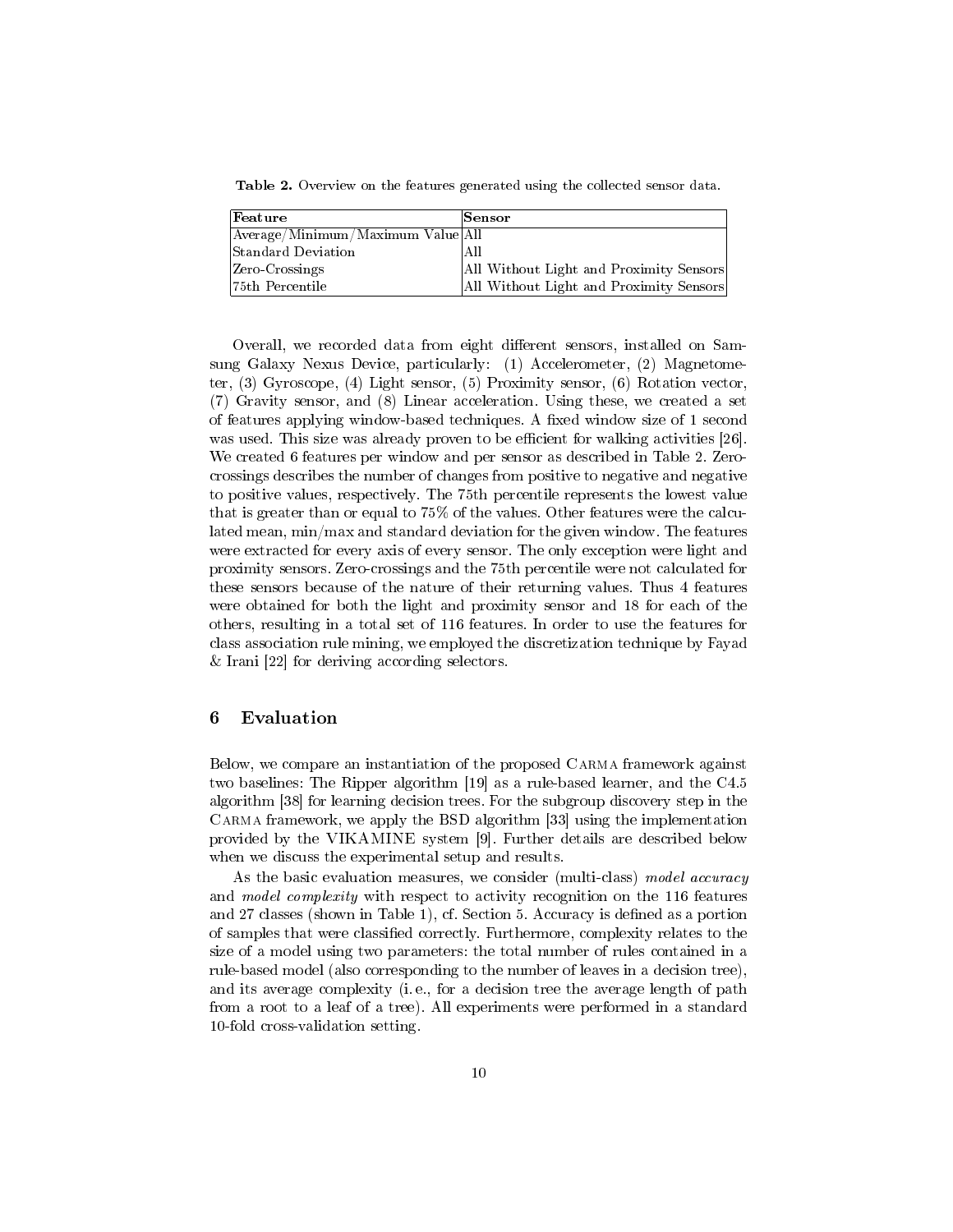#### 6.1 Baselines Results

We applied both  $Jrip$  and  $J48$  algorithms as baseline methods. We compare results with the described approach and explore the influence of different parameters in terms of accuracy and model complexity.

 $\textbf{Algorithm} \textbf{Accuracy} \textcolor{red}{\fbox{N0. of Rules} \fbox{Avg. Complexity}}$  $\overline{No. of Rules}$ [Avg.] J48 69.02% 1394 6.76 JRip 66.87% 176 3.40

Table 3. Baseline results using C4.5 (J48) and Ripper (JRip).

Table 3 shows performance and complexity of the baseline algorithms. J48 showed a better performance but built a more complex model with 1394 rules and average rule complexity of 6.76. JRip's accuracy is 2% lower but the model is much smaller with only 176 rules and an average rule length of 3.40.

### 6.2 Results and Discussion

When applying the CARMA framework, we need to instantiate several components according to the analytical question. In the context of our experiments we instantiate these elements as follows:

- $-$  For the subgroup discovery algorithm, we selected the BSD algorithm [33].
- $-$  For the ruleset assessment function, we just check, if the median of the rules' confidences is above a certain threshold  $\tau_c$ . In our experiments, we applied a threshold  $\tau_c = 0.5$ .
- Furthermore, for the rule selection function, we apply an adaptation of the CBA algorithm [35].
- In addition to the basic CBA algorithm, we also implemented a variant, which we call CBA<sup>\*</sup>. This algorithm ensures, that there is at least one rule for each class in the derived model, i.e., when estimating classification performance on the training set, it is checked that at least one rule for each class exists in the final classifier. We default to the rule with the highest confidence, if there is none contained in the initial model.
- Since we are interested in easily interpretable rules, we also selected the quality function  $q_r$  (adjusted residuals, described above) which directly maps to significance criteria.
- We opted for interpretable patterns with a maximal length of 7 conditions, and set the respective threshold  $\mathcal{T} = 7$  accordingly.
- In the evaluation, we used three different  $TopK$  values: 100, 200 and 500.
- $F$  For the rule combination strategy, we experimented with four strategies: taking the best rule according to confidence and Laplace value, the unweighted voting strategy, and the weighted voting (Laplace) method (see Section 3).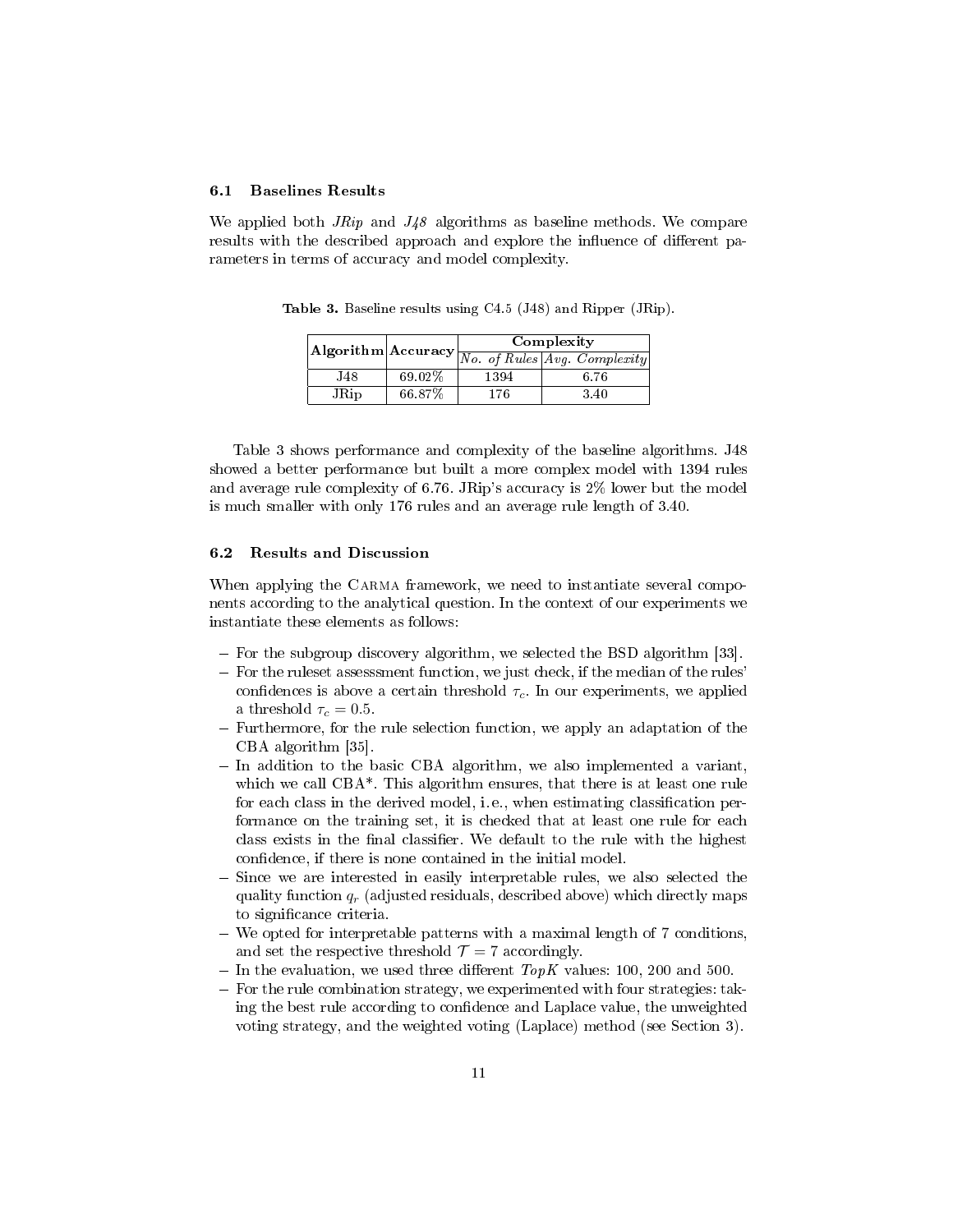Table 4. Evaluation results: The table shows accuracy and complexity of Carma depending on different choices of k, the rule selection techniques CBA and  $CBA^*$ , and the following rule combination strategies:  $UnweightedVote$  (unweighted voting), Laplace Vote (voting using laplacian weights), BestLaplace (best rule using Laplace value), and  $BestConfidence$  (best rule according to rule confidence), cf. Section 3 for a detailed discussion.

| $ {\rm Top K} $ |                     |                       | CBA    |                                                               | $CBA*$    |        |                  |  |
|-----------------|---------------------|-----------------------|--------|---------------------------------------------------------------|-----------|--------|------------------|--|
|                 |                     | Accuracy              | No. of | Avg.                                                          | Accuracy  | No. of | $Avq$ .          |  |
|                 |                     |                       | Rules  | Complexity                                                    |           | Rules  | Complexity       |  |
| 100             | $Unweighted$ $Vote$ | 67.14 %               | 347.2  | $ 2.79 \pm 1.00 $                                             | 67.31 %   | 345.3  | $ 2.82 \pm 1.04$ |  |
|                 | Laplace Vote        | 66.47 %               | 347.1  | $\left. \right. \right. 2.80 \, \pm \, 1.00$ $\left. \right.$ | 66.96 %   | 345.0  | $ 2.81 \pm 1.04$ |  |
|                 | BestLaplace         | 59.60 %               | 349.4  | $ 2.81 \pm 1.00 $                                             | 59.10 \%  | 345.4  | $2.79 \pm 0.98$  |  |
|                 | BestConfidence      | 63.31 %               | 349.8  | $ 2.82\,\pm\,1.03 $                                           | 62.22 %   | 346.5  | $2.81 \pm 1.01$  |  |
| 200             | Unweighted Vote     | 67.82 %               | 424.9  | $ 2.91\,\pm\,1.01 $                                           | 67.99 %   | 422.5  | $ 2.88 \pm 1.00$ |  |
|                 | Laplace Vote        | 68.20 %               | 426.7  | $\pm$ 1.02<br> 2.91                                           | 69.09 %   | 424.8  | $ 2.89 + 1.00$   |  |
|                 | BestLaplace         | 59.45 %               | 421.8  | $ 2.90\,\pm\,1.01 $                                           | 59.63 %   | 423.1  | $ 2.88 \pm 1.01$ |  |
|                 | BestConfidence      | 64.75 %               | 424.7  | $2.87 \pm 1.01$                                               | 64.93 %   | 422.8  | $2.89 \pm 1.04$  |  |
| 500             | $Unweighted$ $Vote$ | 69.38 $\overline{\%}$ | 517.3  | $13.05 \pm 0.97$ 70.52 $\%$                                   |           | 522.3  | $3.05 \pm 0.98$  |  |
|                 | Laplace Vote        | 69.95 %               | 518.4  | $ 3.05\pm0.95 $                                               | 69.96 %   | 522.1  | $3.05 \pm 0.96$  |  |
|                 | BestLaplace         | $60.95\%$             | 518.3  | $ 3.06 \pm 1.01 $                                             | $60.60\%$ | 521.7  | $ 3.04\pm0.97 $  |  |
|                 | BestConfidence      | 66.80 %               | 525.4  | $ 3.06 \pm 0.98 $                                             | 66.80 %   | 520.6  | $3.06 \pm 0.97$  |  |

Table 4 shows the results of our experiments. Overall, it is easy to see that the proposed approach outperforms the baselines both in accuracy as well as in complexity, i.e., an instantiation with the UnweightedVote or LaplaceVote functions and  $k = 500$  outperforms even the C4.5 baseline clearly. If we especially concentrate on the complexity (or simplicity) of the model, we can observe that Carma demonstrates its advantages since it clearly generates less complex models than the baselines with a comparable accuracy, e. g., C4.5. If we consider the Ripper algorithm, we can observe that it still has a better average complexity (i. e., lower average complexity of a rule) while it outperforms Ripper in terms of accuracy clearly.

Considering the voting functions, we observe that the functions (unweighted voting, and weighted Laplace) always outperform the rest. In our experiments, using larger values of  $k$  indicates a higher accuracy  $-$  here also the compexity (in the number of rules) can be tuned. We observe a slight trade-off between accuracy and complexity here. Basically, the parameter  $k$  seems to have an influence on the complexity, while the remaining instantiations do not seem to have a strong influence. This can be explained by the fact, that the *model generation* phase is mainly dependent on  $k$  (and the maximum length of the patterns) but not on the applied voting method. CBA and  $CBA*$  seem quite close in terms of accuracy and complexity, while we can observe a slight improvement for CBA\*. In empirical evaluations it turned out that the difference between  $CBA*$  and  $CBA$  was even more pronounced for lower numbers of  $k$ , leading to slightly better models for  $CBA*$ . However, for our parameter selection, we do not see strong improvements of CBA\* compared to CBA.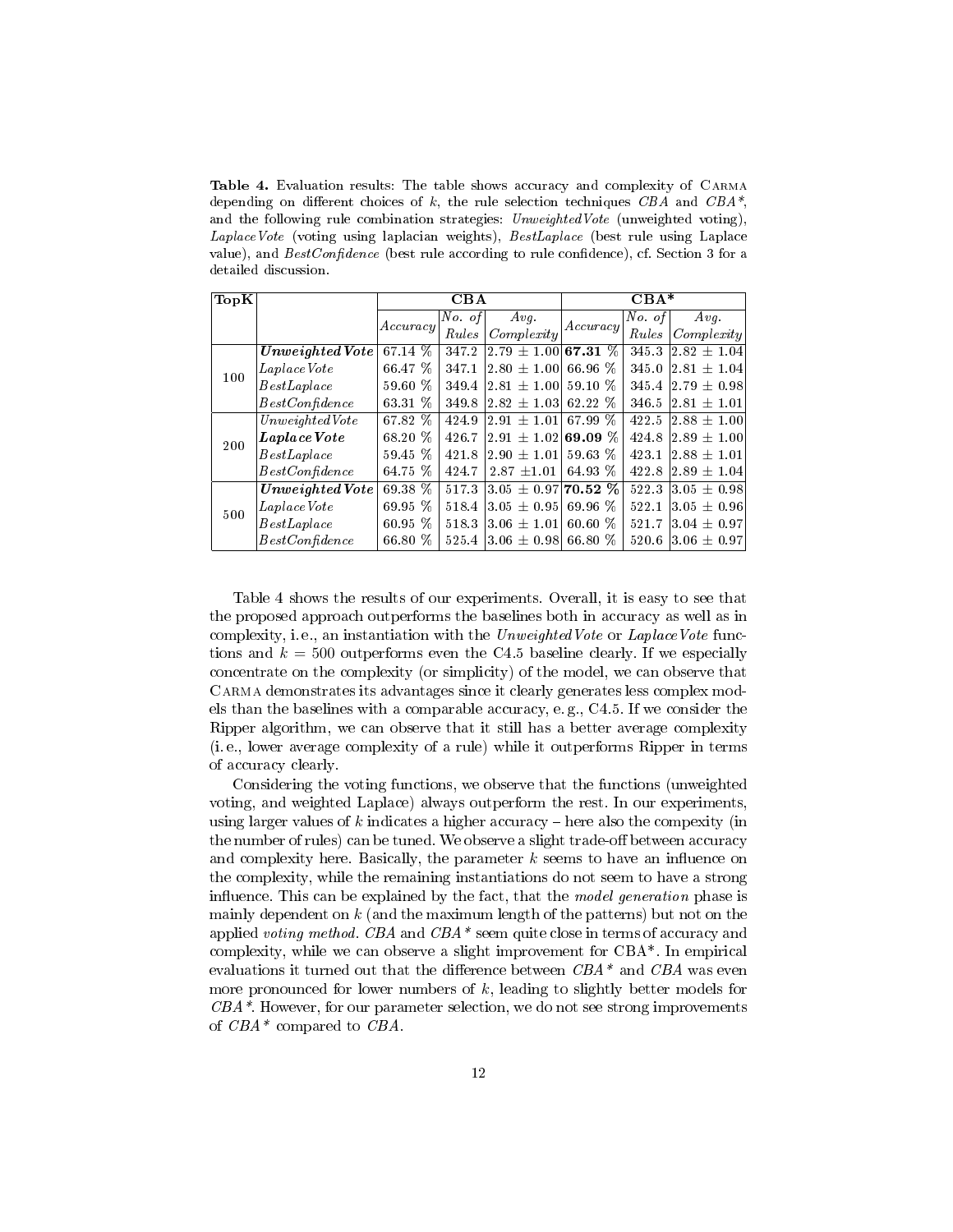In summary, the proposed framework always provides a more compact model than the baseline algorithms concerning rule complexity, with simple rules such as: IF  $minProx = (0.5 - 3] \wedge minMagnetY > 34 \wedge zeroCrossAccelX = (0.5 - 1.5]$ THEN Class =Hold device near the ear. In our experiments, it is at least in the same range or even better than the baselines concerning accuracy. In particular, considering the best parameter instantiations, the proposed approach is able to outperform both baselines concerning the accuracy (see Figures 1-2).



Fig. 1. Comparison of the accuracy of Carma using the standard CBA method for rule selection, with different rule combination strategies to the baselines.

# 7 Conclusions

Human activity recognition, and interpretable models for classification are prominent research directions, especially considering the ever-increasing amount of available sensor data and social media. In this paper, we presented a unifying view on these topics, proposing a novel approach adaptive class association rule mining using subgroup discovery. We successfully applied and evaluated this approach in the field of human activity recognition.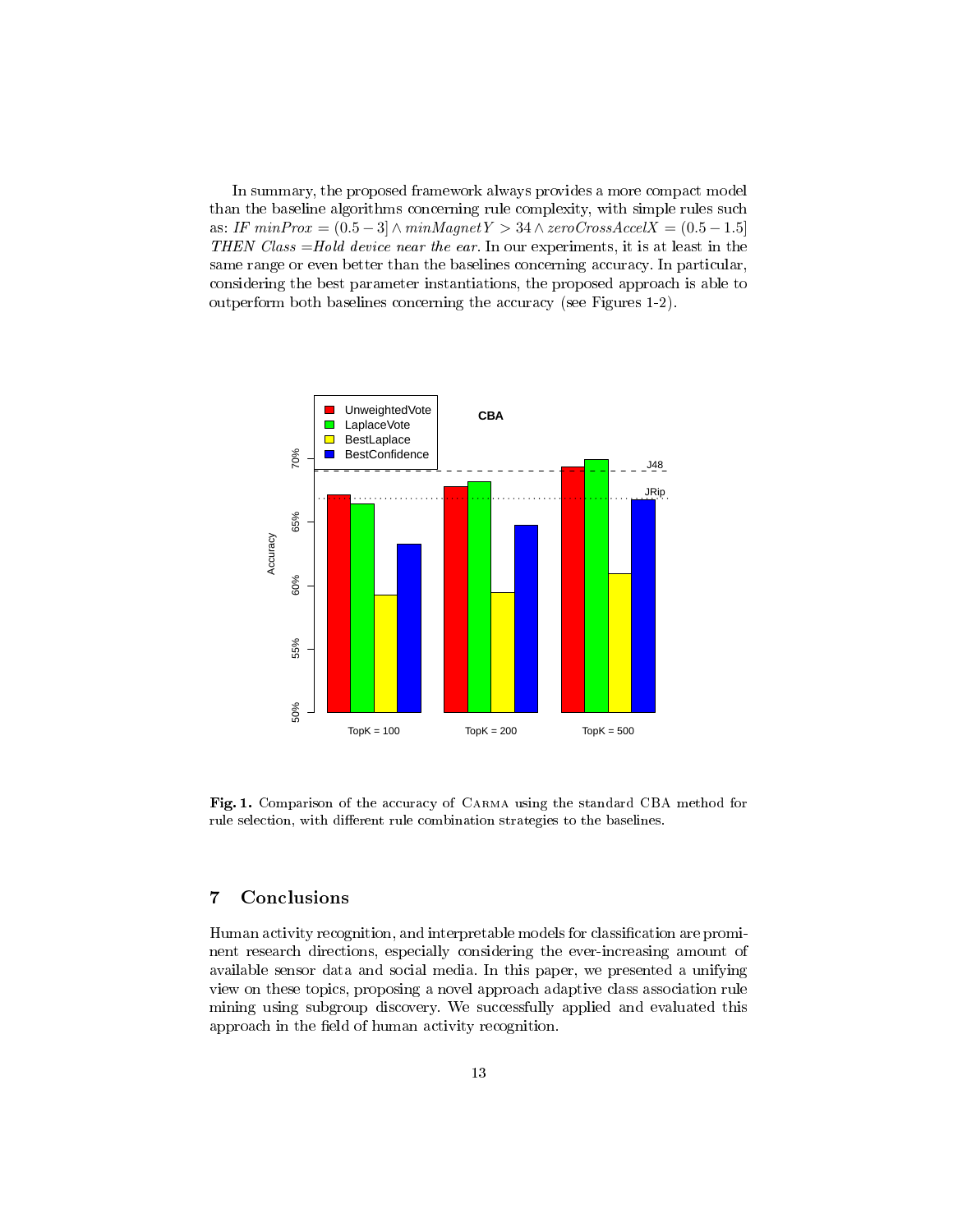

Fig. 2. Comparison of the accuracy of Carma using the (improved) CBA\* method for rule selection, with different rule combination strategies to the baselines.

The proposed CARMA framework is especially suited for generating interpretable rule sets for classification, with a low model complexity. We discussed and analyzed different instantiations of CARMA, e.g., for parameter selection and for obtaining the final classifier. For our evaluation, we applied real-world data collected for different activities using mobile phone sensors. Our experiments showed, that the proposed approach can outperform the baselines clearly, both in terms of accuracy and complexity of the resulting predictive model.

For future work, we aim to consider more datasets, in order to extend the evaluation further. In addition, we aim to analyze the performance of Carma in further domains, e. g., in the medical domain, or for classifying social media. Furthermore, we plan to investigate further rule assessment and rule selection strategies in detail, e. g., [36], in order to perform further algorithmic comparison and assessment. Based on these, we aim to provide guidelines for instantiating the CARMA framework for specific contexts, also in semi-automatic scenarios [5].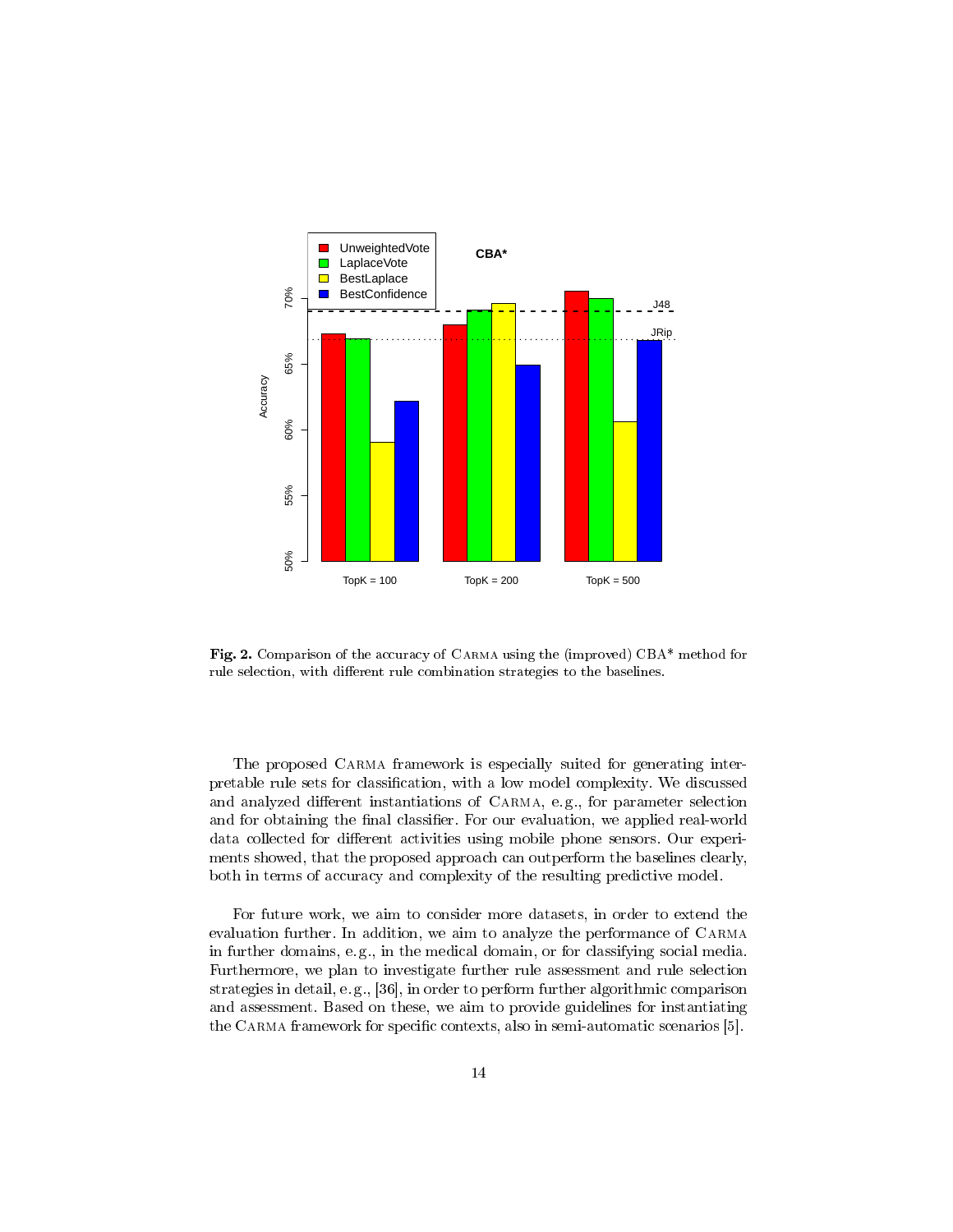# References

- 1. Agresti, A.: An Introduction to Categorical Data Analysis. Wiley-Blackwell (2007)
- 2. Atzmueller, M.: Knowledge-Intensive Subgroup Mining Techniques for Automatic and Interactive Discovery, DISKI, vol. 307. IOS Press (March 2007)
- 3. Atzmueller, M.: Data Mining on Social Interaction Networks. JDMDH 1 (2014)
- 4. Atzmueller, M.: Subgroup Discovery Advanced Review. WIREs Data Mining and Knowledge Discovery 5(1), 3549 (2015)
- 5. Atzmueller, M., Baumeister, J., Hemsing, A., Richter, E.J., Puppe, F.: Subgroup Mining for Interactive Knowledge Refinement. In: Proc. Conf. on Artificial Intelligence in Medicine. pp. 453-462. LNAI 3581, Springer, Heidelberg, Germany (2005)
- 6. Atzmueller, M., Baumeister, J., Puppe, F.: Quality Measures and Semi-Automatic Mining of Diagnostic Rule Bases. In: Proc. INAP. pp. 65-78. No. 3392 in LNAI, Springer, Heidelberg, Germany (2005)
- 7. Atzmueller, M., Baumeister, J., Puppe, F.: Semi-Automatic Learning of Simple Diagnostic Scores Utilizing Complexity Measures. Artif Intell Med 37(1) (2006)
- 8. Atzmueller, M., Lemmerich, F.: Fast Subgroup Discovery for Continuous Target Concepts. In: Proc. ISMIS. LNCS, vol. 5722, pp. 1-15. Springer, Heidelberg, Germany (2009)
- 9. Atzmueller, M., Lemmerich, F.: VIKAMINE Open-Source Subgroup Discovery, Pattern Mining, and Analytics. In: Proc. ECML/PKDD. LNAI, vol. 7524. Springer, Heidelberg, Germany (2012)
- 10. Atzmueller, M., Lemmerich, F.: Exploratory Pattern Mining on Social Media using Geo-References and Social Tagging Information. IJWS 2(1/2) (2013)
- 11. Atzmueller, M., Lemmerich, F., Krause, B., Hotho, A.: Who are the Spammers? Understandable Local Patterns for Concept Description. In: Proc. 7th CMS Conference. Oprogramowanie Nauko-Techniczne, Krakow, Poland (2009)
- 12. Atzmueller, M., Mueller, J., Becker, M.: Mining, Modeling and Recommending 'Things' in Social Media, LNAI, vol. 8940, chap. Exploratory Subgroup Analytics on Ubiquitous Data. Springer, Heidelberg, Germany (2015)
- 13. Atzmueller, M., Puppe, F.: SD-Map A Fast Algorithm for Exhaustive Subgroup Discovery. In: Proc. ECML/PKDD. LNAI, vol. 4213, pp. 6-17. Springer, Heidelberg, Germany (2006)
- 14. Atzmueller, M., Puppe, F.: A Case-Based Approach for Characterization and Analysis of Subgroup Patterns. Journal of Applied Intelligence  $28(3)$ ,  $210-221$  (2008)
- 15. Atzmueller, M., Puppe, F., Buscher, H.P.: Exploiting Background Knowledge for Knowledge-Intensive Subgroup Discovery. In: Proc. 19th International Joint Conference on Artificial Intelligence. pp. 647-652. Edinburgh, Scotland (2005)
- 16. Bao, L., Intille, S.S.: Activity Recognition from User-Annotated Acceleration Data. In: Pervasive Computing, pp.  $1-17$ . Springer (2004)
- 17. Berchtold, M., Budde, M., Gordon, D., Schmidtke, H., Beigl, M.: ActiServ: Activity Recognition Service for Mobile Phones. In: Proc. ISWC. pp. 1-8 (Oct 2010)
- 18. Clark, P., Boswell, R.: Rule Induction with CN2: Some Recent Improvements. In: Proc. EWSL. pp. 151–163. Springer, Heidelberg, Germany (1991)
- 19. Cohen, W.W.: Fast Effective Rule Induction. In: Twelfth International Conference on Machine Learning. pp. 115-123. Morgan Kaufmann (1995)
- 20. Duivesteijn, W., Knobbe, A., Feelders, A., van Leeuwen, M.: Subgroup Discovery Meets Bayesian Networks-An Exceptional Model Mining Approach. In: Proc. ICDM. pp. 158-167. IEEE, Washington, DC, USA (2010)